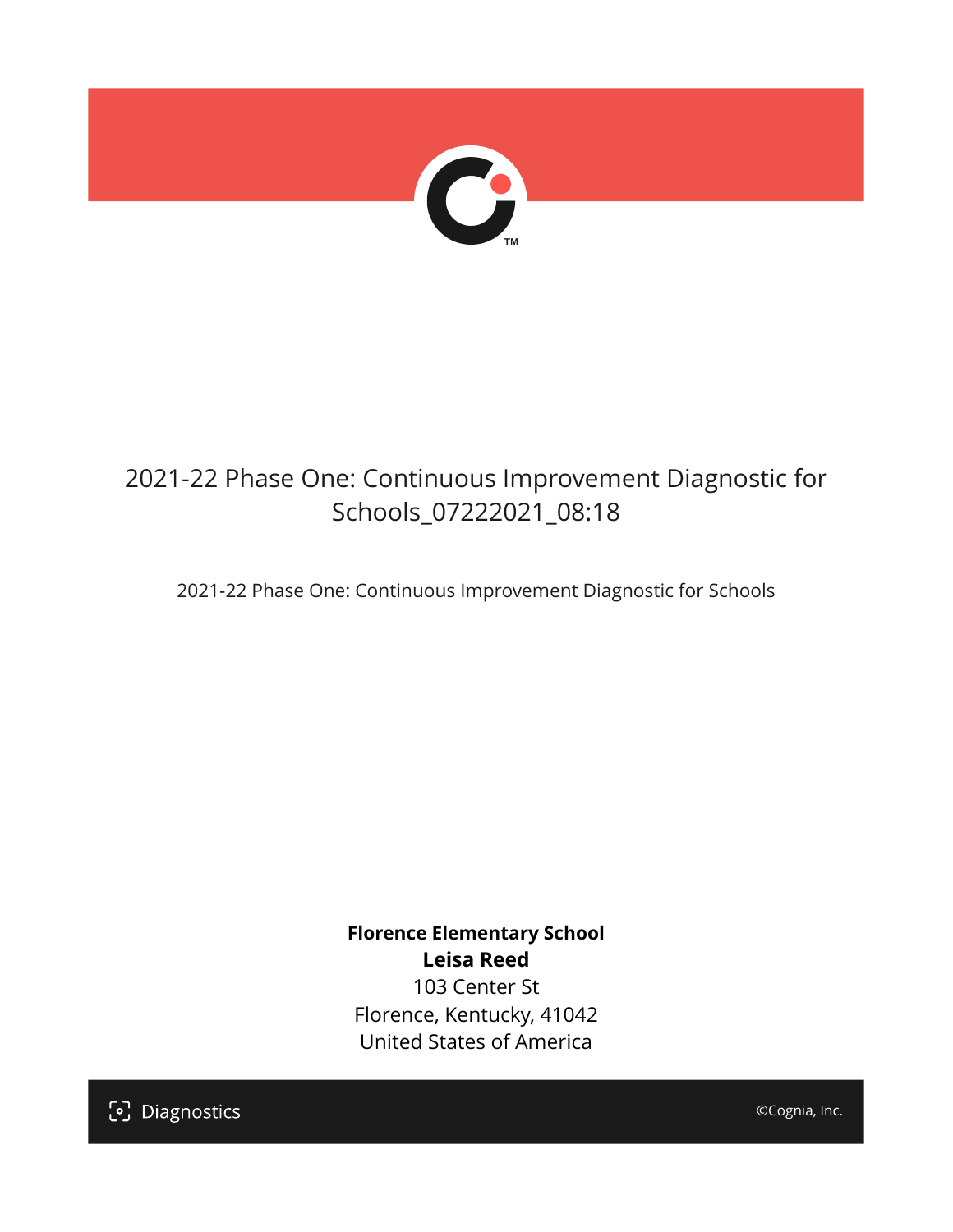2021-22 Phase One: Continuous Improvement Diagnostic for Schools - 2021-22 Phase One: Continuous Improvement Diagnostic for

Schools\_07222021\_08:18 - Generated on 05/20/2022

Florence Elementary School

## **Table of Contents**

<u>[3](#page-2-0)</u> [2021-22 Phase One: Continuous Improvement Diagnostic for Schools](#page-2-0)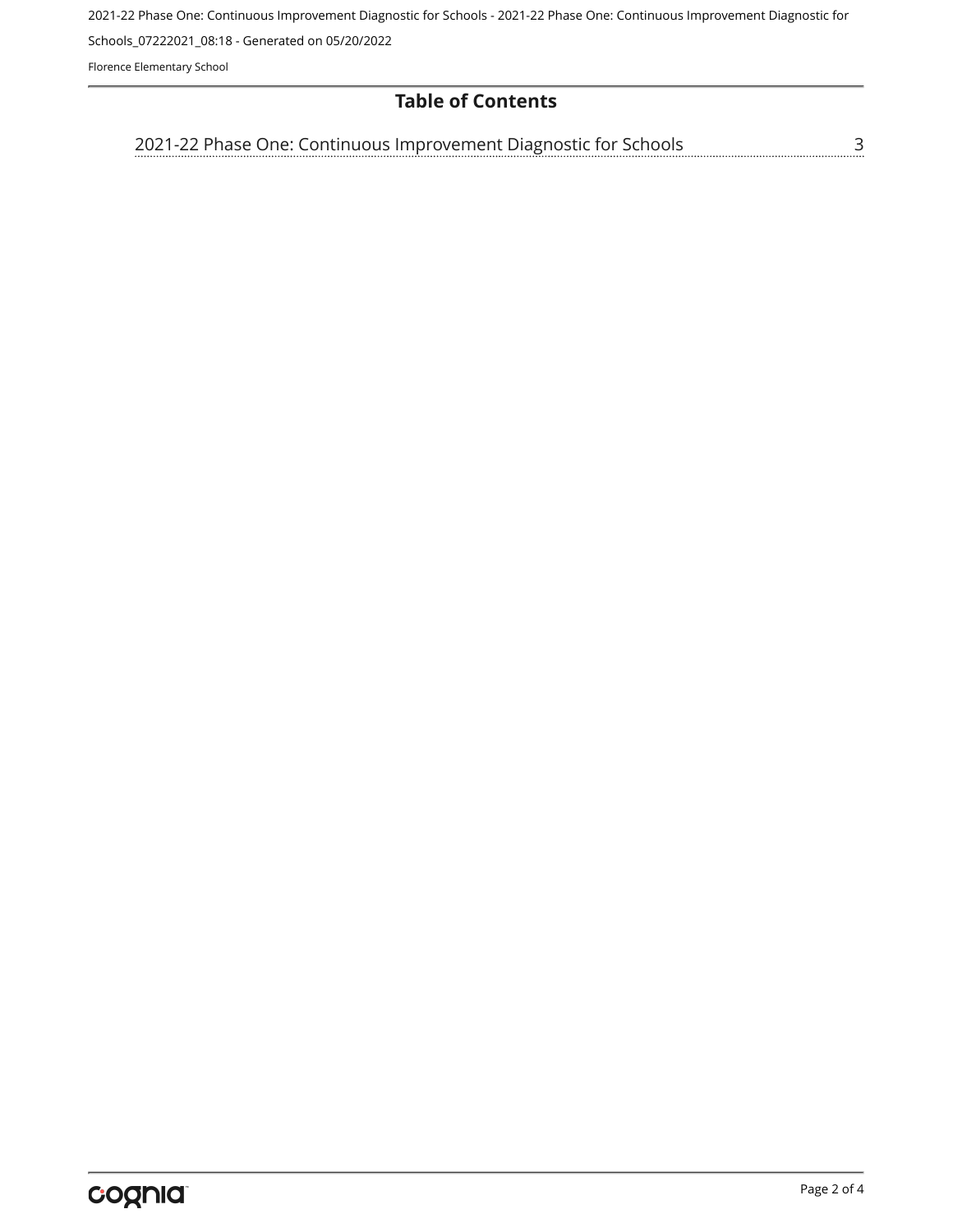2021-22 Phase One: Continuous Improvement Diagnostic for Schools - 2021-22 Phase One: Continuous Improvement Diagnostic for Schools\_07222021\_08:18 - Generated on 05/20/2022 Florence Elementary School

<span id="page-2-0"></span>**2021-22 Phase One: Continuous Improvement Diagnostic for Schools**

The **Comprehensive School Improvement Plan or CSIP** is defined as a *plan developed by the school council, or successor, and charter schools with the input of parents, faculty, and staff, based on a review of relevant data that includes targets, strategies, activities, and a time schedule to support student achievement and student growth, and to eliminate gaps among groups of students.*

The comprehensive school and district improvement plan process is outlined in 703 KAR 5:225. The requirements included in the administrative regulation are key components of the continuous improvement process in Kentucky and ultimately fulfillment of school, district, and state goals under the Kentucky State Plan as required by the Every Student Succeeds Act (ESSA).

While the regulation outlines a timeline for compliance purposes, the plan itself is a strategic and proven approach to improve processes and to ensure students achieve. The timeline for the school's 2021-22 diagnostics is as follows:

### **Phase One: August 1 - October 1**

• Continuous Improvement Diagnostic for Schools

### **Phase Two: October 1 - November 1**

- The Needs Assessment for Schools
- School Assurances
- School Safety Report

### **Phase Three: November 1 - January 1**

- Comprehensive School Improvement Plan
- Executive Summary for Schools
- Professional Development Plan for Schools

### **Phase Four: January 1 - December 31**

• Progress Monitoring

*As principal of the school, I hereby commit to implementing continuous improvement processes with fidelity to support student achievement and student growth and to eliminate achievement gaps among groups of students. I also assure that the comprehensive school improvement plan is developed by the school council, (where applicable) with the input of parents, faculty, and staff.*